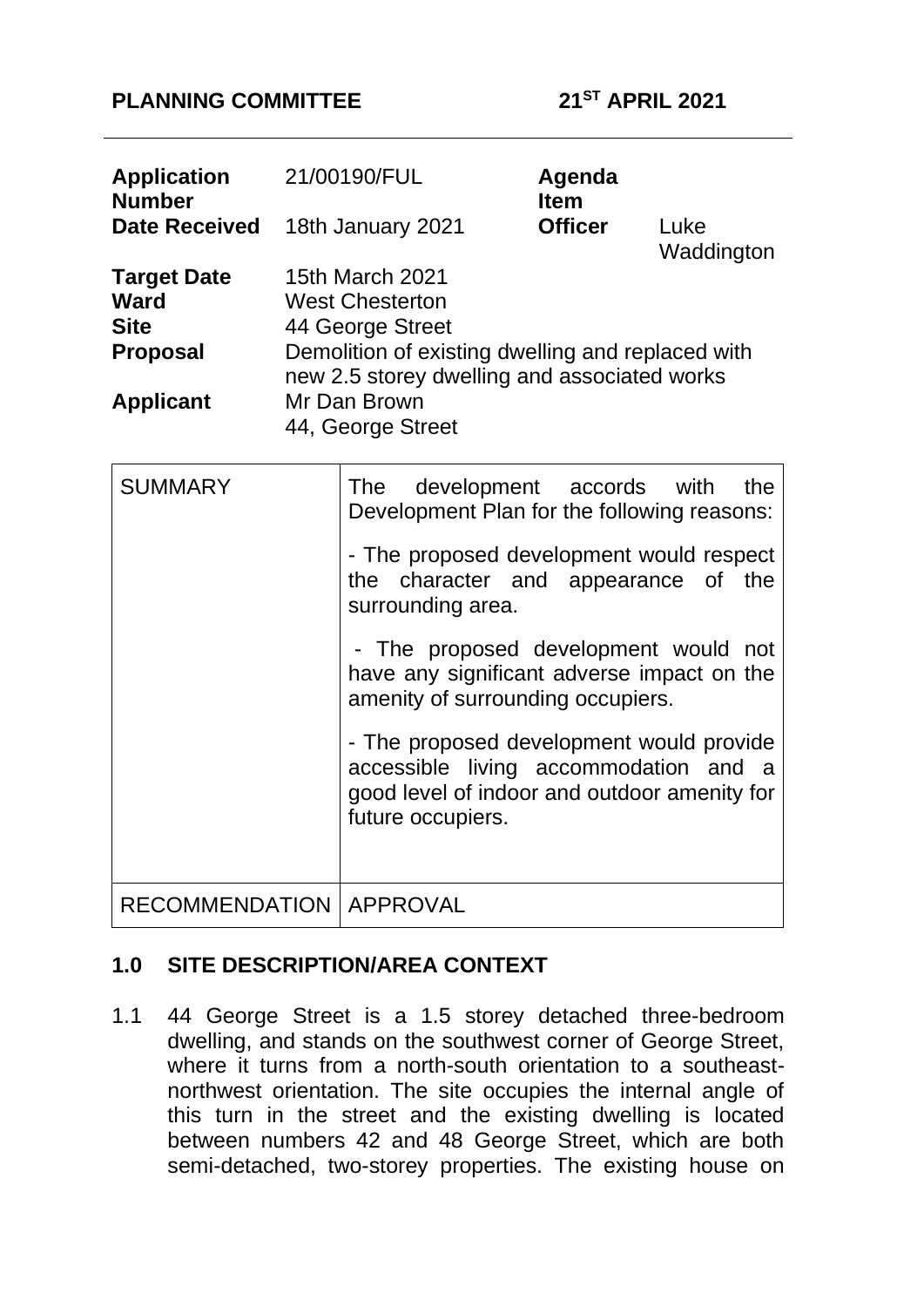the site was built in 1986 and differs from its older neighbours in style, materiality and form.

1.2 The long section of George Street, running south from the application site is a narrow street, made up of two-storey terraced houses from the middle and the end of the nineteenth century. These houses have a consistent scale and general pattern, but they differ in detail. All are finished in buff brick, although the colouration varies. Some have been cleaned and some have been painted over the whole elevation. Many have projecting bays.

## **2.0 THE PROPOSAL**

2.1 It is proposed to demolish the existing dwelling and replace it with a single detached dwelling. The dwelling would have accommodation over 3 levels and would provide an on-site parking space. This application follows an approved application at this site for 2x dwellings with a basement level.

### **3.0 SITE HISTORY**

| <b>Reference</b> | <b>Description</b>                                                                     | <b>Outcome</b>                         |
|------------------|----------------------------------------------------------------------------------------|----------------------------------------|
| 18/1661/FUL      | Demolition of existing house and<br>replacement with two new<br>dwellings.             | Approved                               |
| 17/0671/FUL      | Demolition of existing house and<br>construction of a new dwelling<br>with a basement. | Refused,<br>Appeal<br><b>Dismissed</b> |
| 16/1817/FUL      | Demolition of existing house and<br>construction of a new dwelling<br>with basement.   | Refused                                |

A copy of the Inspector's Decision letter in relation to the appeal of 18/1661/FUL is attached.

#### **4.0 PUBLICITY**

4.1 Advertisement: No Adjoining Owners: Yes Site Notice Displayed: No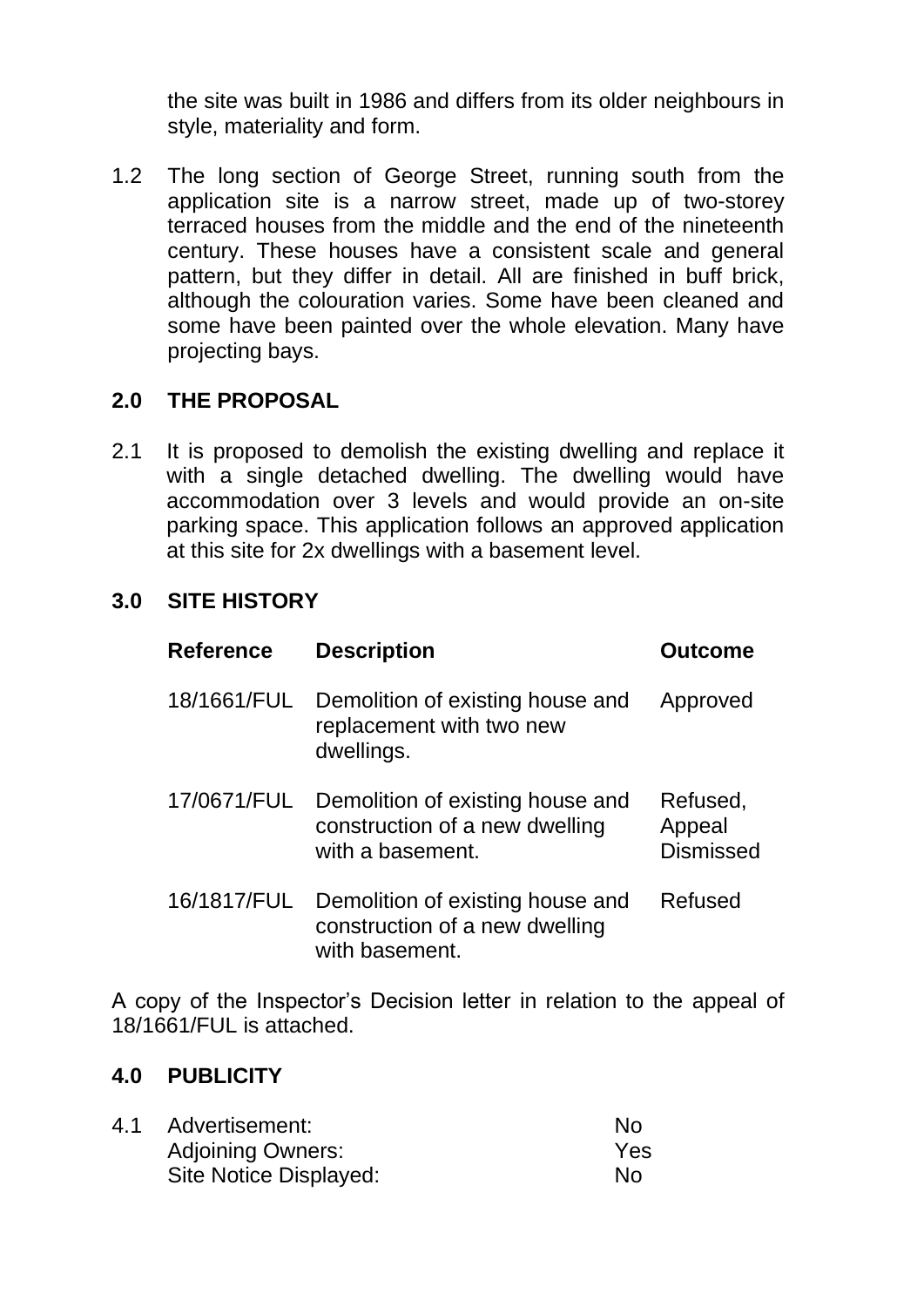# **5.0 POLICY**

- 5.1 See Appendix 1 for full details of Central Government Guidance, Cambridge Local Plan 2018 policies, Supplementary Planning Documents and Material Considerations.
- 5.2 Relevant Development Plan policies

| <b>PLAN</b>                   |  | <b>POLICY NUMBER</b> |
|-------------------------------|--|----------------------|
| Cambridge<br><b>Plan 2018</b> |  | Local   $1328$       |
|                               |  | 31 32 35 36          |
|                               |  | 50 51 52 55 56 57 59 |
|                               |  | 81 82                |

5.3 Relevant Central Government Guidance, Supplementary Planning Documents and Material Considerations

| Central<br>Government<br>Guidance | <b>National Planning Policy Framework 2019</b>                                                                                                                                  |  |  |
|-----------------------------------|---------------------------------------------------------------------------------------------------------------------------------------------------------------------------------|--|--|
|                                   | National Planning Policy Framework -<br>Planning Practice Guidance from 3 March<br>2014 onwards                                                                                 |  |  |
|                                   | Circular 11/95 (Annex A)                                                                                                                                                        |  |  |
|                                   | Technical housing standards - nationally<br>described space standard - published by<br>Department of Communities and Local<br>Government March 2015 (material<br>consideration) |  |  |
|                                   | Sustainable Design and Construction SPD<br>2020                                                                                                                                 |  |  |
| <b>Material</b>                   | <b>City Wide Guidance</b>                                                                                                                                                       |  |  |
| Considerations                    | Air Quality in Cambridge – Developers<br>Guide (2008)                                                                                                                           |  |  |
|                                   | <b>Cambridge City Council Draft Air Quality</b>                                                                                                                                 |  |  |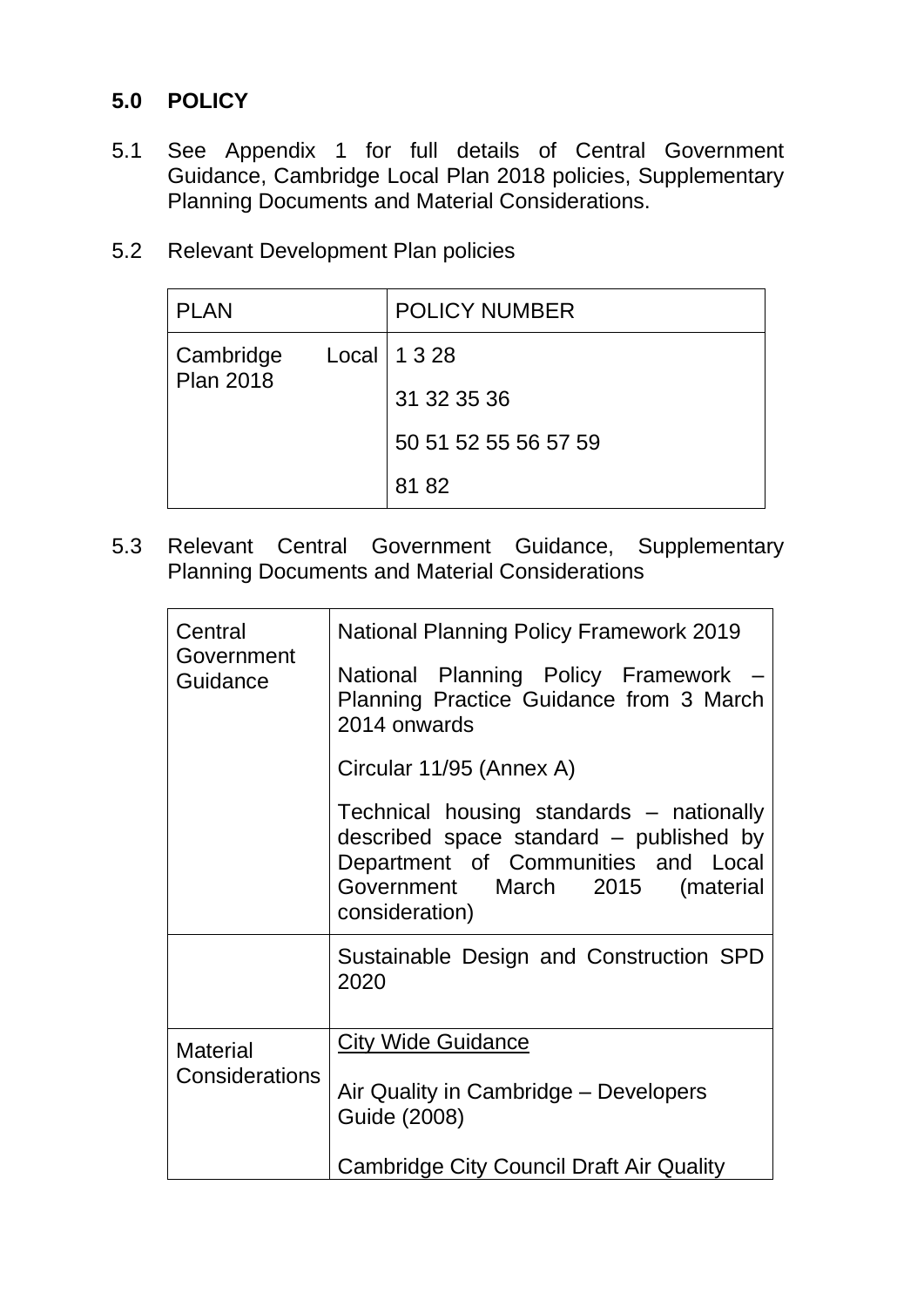| <b>Action Plan 2018-2023</b>                                                       |
|------------------------------------------------------------------------------------|
| <b>Cambridge City Council Waste and</b><br><b>Recycling Guide: For Developers.</b> |
| <b>Cambridgeshire Design Guide For Streets</b><br>and Public Realm (2007)          |
| <b>Cycle Parking Guide for New Residential</b><br>Developments (2010)              |

# **6.0 CONSULTATIONS**

# **Cambridgeshire County Council (Highways Development Management)**

6.1 No objections. Conditions are requested in relation to provision of a traffic management plan and materials and construction of the driveway, in the interests of highway safety

# **Environmental Health**

6.2 No objections. Conditions requested with regard to construction hours and piling, in the interests of residential amenity

## **Head of Streets and Open Spaces (Sustainable Drainage Officer)**

6.3 No objection. "The proposals have not indicated a surface water drainage strategy however, as this is a minor development and there are no surface water flood risk issues, it would be acceptable to obtain this information by way of a condition."

## **7.0 REPRESENTATIONS**

7.1 The owners/occupiers of the following addresses have made representations:

42 and 48 George Street

7.2 The representations can be summarised as follows: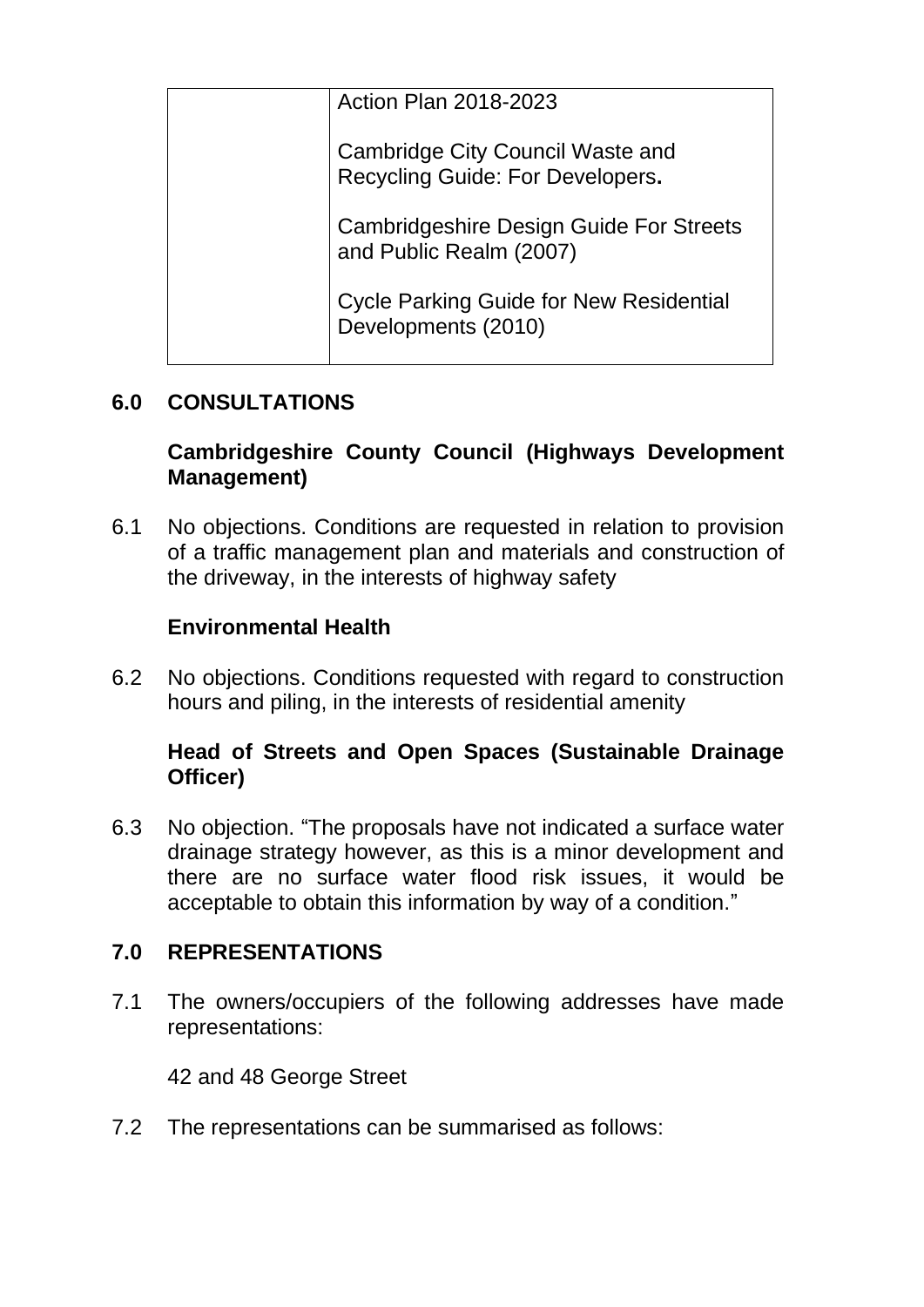- Overlooking from bedroom windows towards gardens of 42 and 48 George Street
- Obscured glazing on rear facing can be removed
- Reduction of light and increased overshadowing to 48 George street
- Reduction of off-street parking from 2 to 1 space, adversely impacting amenity
- 7.3 The above representations are a summary of the comments that have been received. Full details of the representations can be inspected on the application file.

# **8.0 ASSESSMENT**

- 8.1 From the consultation responses and representations received the main issues are as follows:
	- 1. Principle of development
	- 2. Context of site, design and external spaces (and impact on heritage assets)
	- 3. Carbon reduction and sustainable design
	- 4. Water management and flood risk
	- 5. Noise, vibration, and dust
	- 6. Residential amenity
	- 7. Refuse arrangements
	- 8. Highway safety
	- 9. Car and cycle parking

## **Principle of Development**

8.2 The principle of development is acceptable and in accordance with the Cambridge Local Plan 2018 policies 1 and 3.

## **Context of site, design and external spaces**

8.3 The principal elevations of the proposed dwelling, facing north and west would have a traditional appearance with a sloping slate roof and would be finished in brick. The overall ridge height and eaves height of the proposed dwelling respects those of the neighbouring properties alongside which they will be sited and would be a similar height to 42 George Street and would be marginally higher than the ridge height of the detached property adjacent at 48 George Street by 0.12 metres. The eaves height is graduated between these three dwellings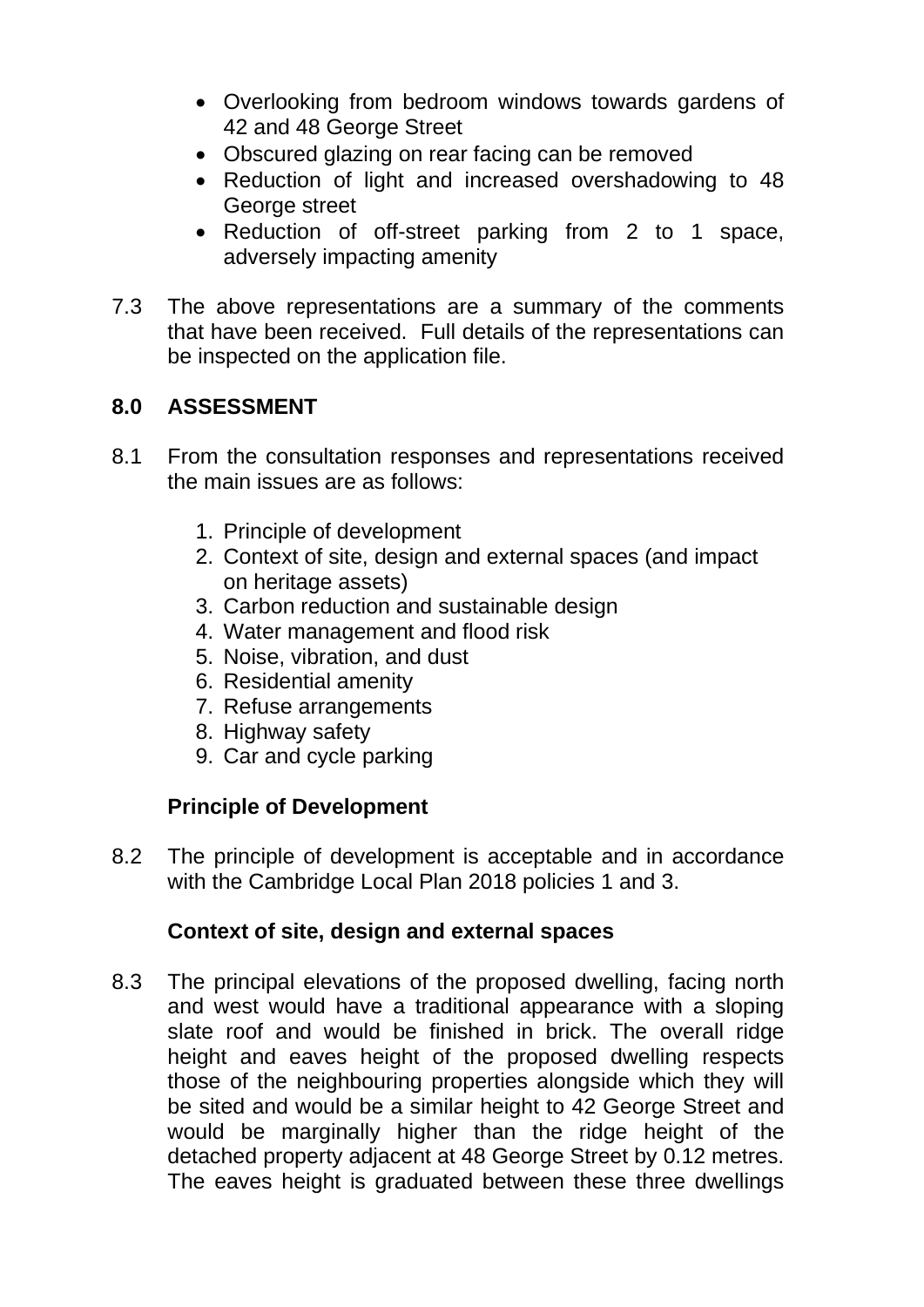as the corner is turned and the existing set back from the back edge of the pavement and the building line would be maintained.

- 8.4 The treatment of the principal elevation of the proposed dwelling reflects the architectural detailing seen in George Street, with its ground floor bay windows and detailing that is in keeping with the character and materials of surrounding dwellings. As such it is considered that the appearance of the principal elevations would not result in a significant adverse impact upon the character and appearance of the surrounding street scene.
- 8.5 When viewed from the rear the proposed dwellings would have a three-storey appearance in brick with a flat roof and would have zinc cladding to the third floor loft section. Although this three-storey form is not a traditional feature or way of extending this type of dwelling, the roof form would read as a large roof extension, of a type that can be found in the vicinity, for instance at numbers 40 and 42 George Street. Given that views of the rear of the properties would be restricted to surrounding gardens, Officers do not consider this feature to be significantly detrimental to the character of wider area.
- 8.6 Overall, the external appearance of the proposed dwelling is very similar to that of the approved development ref. 18/1661/FUL. The principle alterations from the approved design are the re-arrangement of doors and windows within the front elevations facing George Street. These alterations are minor and the overall character of the proposed development would not alter significantly from that already approved.
- 8.7 Conditions would be attached to any consent granted requiring submission of samples and details of external materials, to ensure the materials and detailing is appropriate to the character of the area. Details of hard and soft landscaping would also be required by condition should consent be granted.

#### **Carbon reduction and sustainable design**

8.8 To ensure compliance with Cambridge Local Plan (2018) Policies 28 and 30 and the Greater Cambridge Sustainable Design and Construction SPD 2020, conditions will be attached to any consent granted requiring submission of a Carbon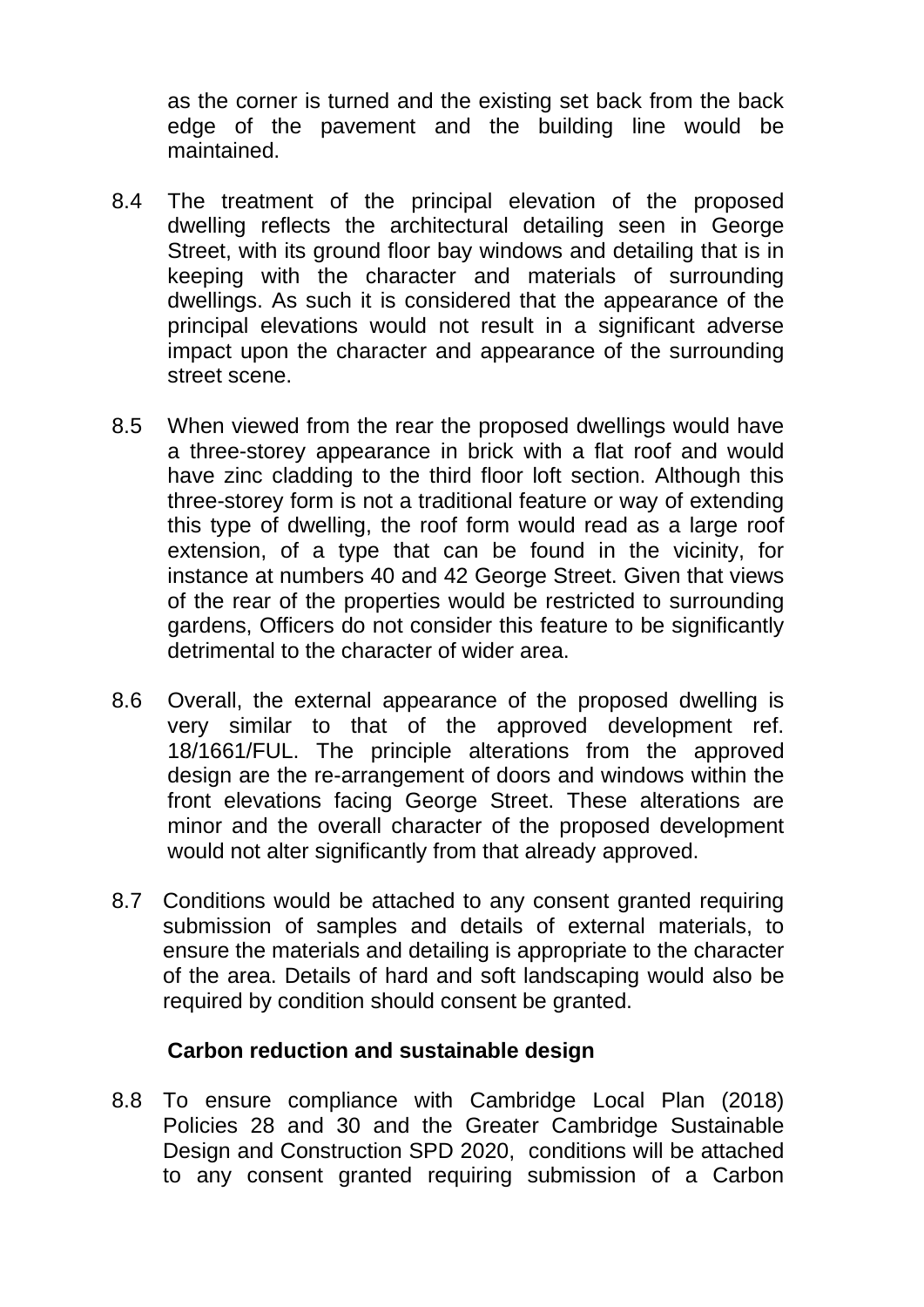Reduction Statement to meet part L of Building Regulations, and a water efficiency specification, based on the Water Efficiency Calculator Methodology or the Fitting Approach set out in Part G of the Building Regulations

## **Integrated water management and flood risk**

- 8.9 The proposed single storey rear element would have an area of flat roof. As required by Policy 31, this should be a green or brown roof. A condition will be added to any consent requiring the roof to be green/brown.
- 8.10 Subject to this, and to the conditions requested by the Sustainable Drainage Officer, the proposal is in accordance with Cambridge Local Plan (2018) policies 31 and 32.

## **Noise, vibration, and dust**

- 8.11 No objections have been received from the Environmental Health department regarding noise, vibration, and dust, subject to conditions to limit pilling and working and delivery hours.
- 8.12 Subject to the recommended conditions, the proposal is in accordance with Cambridge Local Plan (2018) policies 35 and 36.

# **Accessible Homes**

8.13 The Design and Access Statement accompanying the application confirms that the development would comply with Approved Document Part M(2) of the Building Regulations. A condition would be added to any consent to secure this requirement in accordance with Policy 51 of the Cambridge Local Plan.

## **Residential Amenity**

Impact on amenity of neighbouring occupiers:

8.14 In terms of its massing, scale, relationship with neighboring dwellings, the proposed development is very similar to that approved within 18/1661/FUL.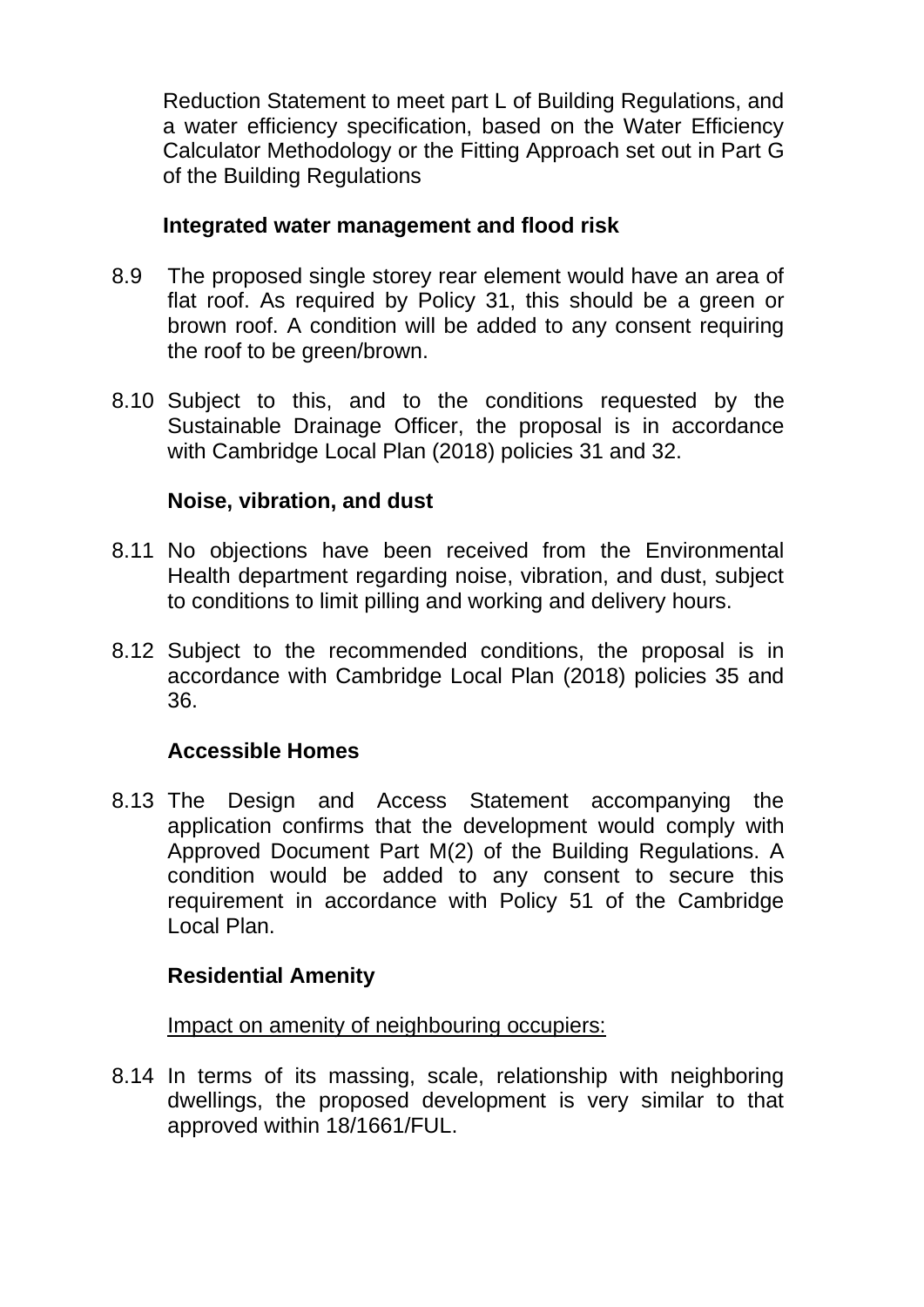- 8.15 With regard to potential overbearing impact, the main difference between the proposed and approved developments is the addition of a single storey flat roofed projection on the proposed rear elevation, alongside the boundary with no.42 George Street. Given its limited length, this would not result in a significant overbearing impact on the garden of that dwelling.
- 8.16 No 42 is situated to the south and has a first-floor window in the side elevation of an extension. This window faces north towards the application site and is understood to serve a study. Whilst the overall height of the dwelling would be increased as a result of the proposed development, the depth of the dwelling into the site at first floor level would not extend any further than the existing main dwelling at No 42; whilst there would be an increase in the built structure in proximity to this window it is considered that it would not result in undue harm in terms of loss of outlook or result in a significant enclosing effect.
- 8.17 The site is located to the north of no.42 George Street. Therefore, Officers do not consider the proposal would result in an unreasonable loss of sunlight or daylight to this neighbour.

No.48 George Street.

- 8.18 The neighbouring dwelling at no.48 has a garage adjacent to the application site which separates the main dwelling property from the application site. The proposed dwelling is not considered to result in a significant overshadowing or overbearing impact upon this dwelling.
- 8.19 As is noted on the proposed plans, all the first and second floor windows on the garden-facing elevations would be fitted with obscured glazing, to a height of 1.7 meters above internal floor level. This was also the case with the previously approved scheme. Officers consider that obscuring these windows would mitigate any potential for significant overlooking impacts onto adjacent gardens. A condition would be attached to any consent granted, to ensure that these windows are fitted with obscured glazing and that it is retained in perpetuity.
- 8.20 In the opinion of officers, the proposal adequately respects the residential amenity of its neighbours and the constraints of the site and is considered that it is compliant with Cambridge Local Plan (2018) policies 35, 55 and 56.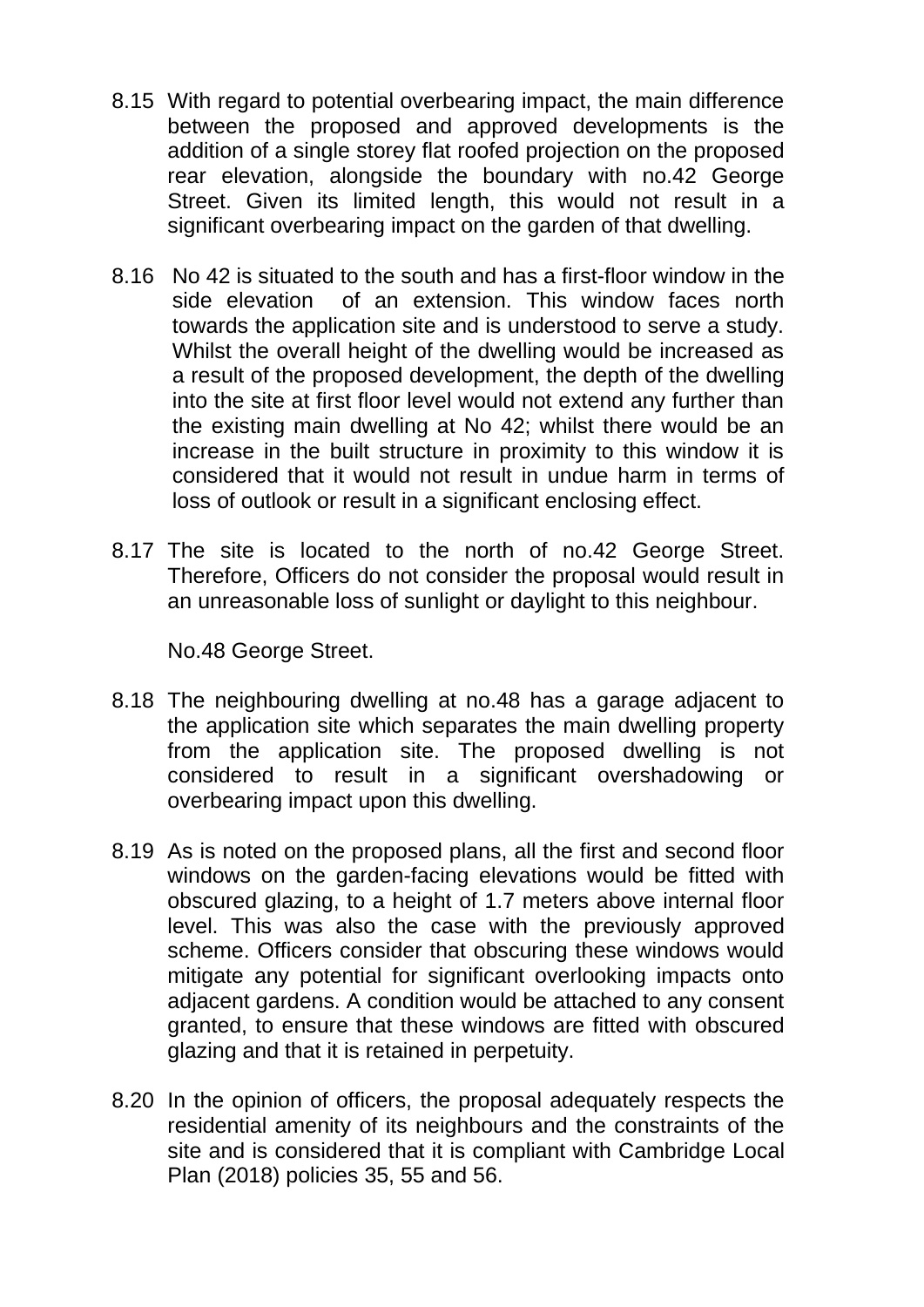Amenity for future occupiers of the site:

8.21 The gross internal floor space measurements for units in this application are shown in the table below:

| <b>Unit</b> | <b>Number</b><br>οf<br>bedrooms | <b>Number</b><br>of bed<br>spaces<br>(persons) | <b>Number</b><br>οf<br>storeys | <b>Policy Size</b><br>requirement<br>(m <sup>2</sup> ) | size of<br>unit | Proposed   Difference<br>in size |
|-------------|---------------------------------|------------------------------------------------|--------------------------------|--------------------------------------------------------|-----------------|----------------------------------|
|             | າ                               |                                                |                                | 108                                                    | 157             | +49                              |

- 8.22 As was the case with the dwellings approved in 18/1661/FUL, the proposed dwelling would have obscure glazed windows to the rear elevation at first and second floor level, serving habitable rooms. These rooms are dual aspect and would have an outlook to the front; as such the obscured windows would not have a significant detrimental impact on the living conditions and usability of the living rooms at first floor level.
- 8.23 The proposed garden would be approximately  $30m^2$  excluding the bin storage area. It is considered that this area, while modest, would not be out of keeping with garden sizes of properties 48-52 George street which are similarly sized. The space provided is considered to be sufficient for the occupants to circulate, play, have a table and chairs and to hang washing.
- 8.24 In the opinion of officers, the proposal provides an appropriate standard of residential amenity for future occupiers, and in this respect it is compliant with Cambridge Local Plan (2018) policy 50.

## **Refuse Arrangements**

- 8.25 Refuse bins would be stored within the site and collected from the kerb as is the existing arrangement.
- 8.26 The proposal is compliant in this respect with Cambridge Local Plan (2018) policy 57.

# **Highway Safety**

8.27 Subject to conditions requiring the submission of a traffic management plan, and details of the construction of the access and driveway, there are no objections from the Local Highway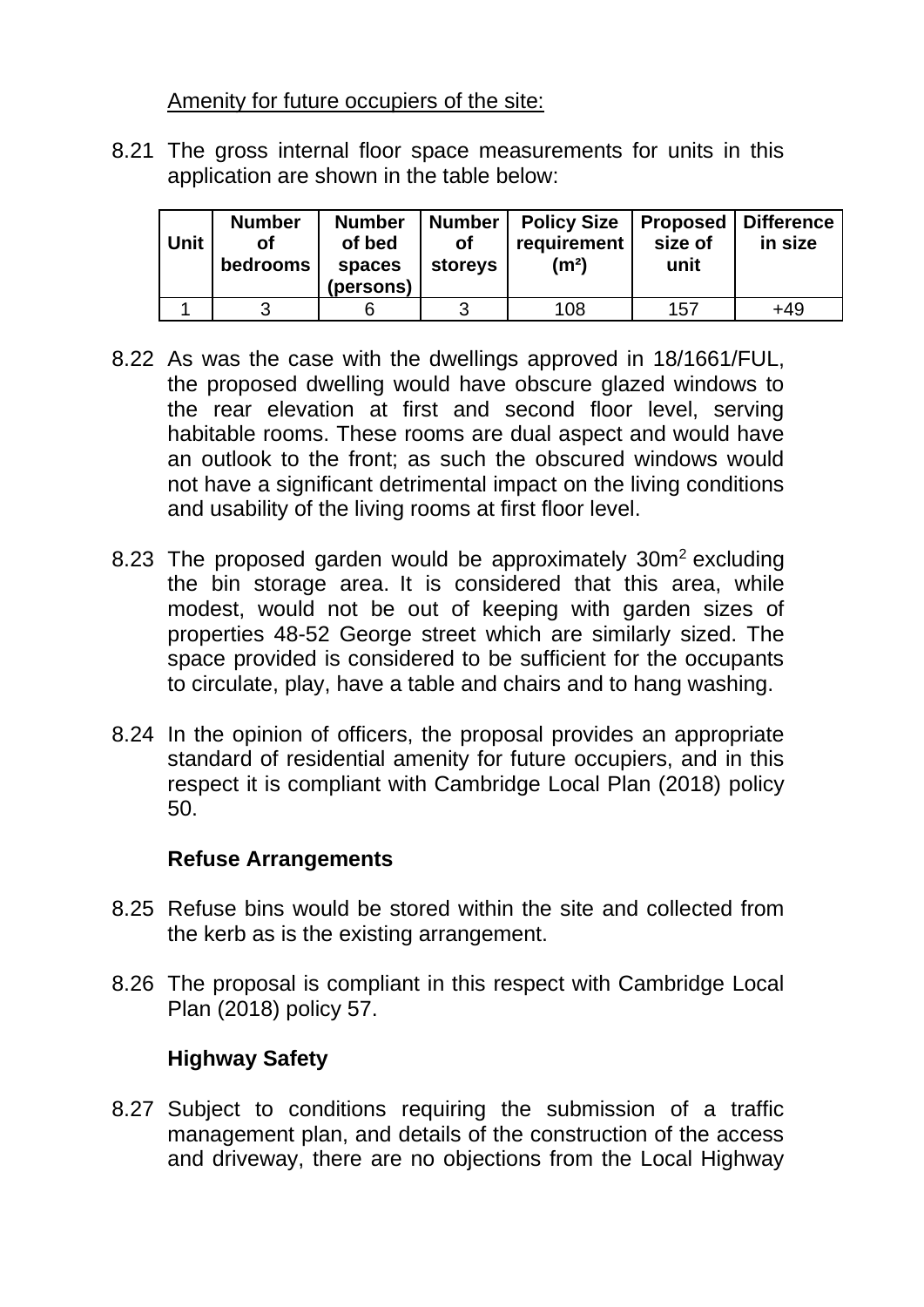Authority on the grounds of highway safety. The proposal is compliant with Cambridge Local Plan (2018) policy 81.

## **Car and Cycle Parking**

- 8.28 Concerns from residents regarding the loss of an off-street parking space are noted, however the proposal would still provide a single off-street parking space. This provision would remain compliant with the car parking standards in the Cambridge Local plan, which require no less than 0.5 spaces and no more than 2 spaces, per 3-bedroom dwelling.
- 8.29 The dimensions of the proposed garage provide space for car and cycle parking in accordance with Appendix L (figure L.1). The proposal is compliant with Cambridge Local Plan (2018) policy 82.

## **Biodiversity**

8.30 The site's is garden is presently paved with some flowerbeds, and areas for planting to the front of the dwelling, although these are currently neglected. Officers consider that through the introduction of measures such as additional native planting at the front and rear, bird and bat boxes, hedgehog gaps, and a green roof, a modest net gain in biodiversity could be accomplished. A condition would be added to any consent granted to require submission of details for ecological enhancements in accordance with Policies 59 and 69 of the Cambridge Local Plan 2018 and paragraph 170 of the NPPF 2019

## **9.0 CONCLUSION**

9.1 Having regard to applicable national and local planning policies, and having taken all relevant material considerations into account, it is considered that planning permission should be granted in this instance.

## **10.0 RECOMMENDATION**

**APPROVE** subject to the following conditions: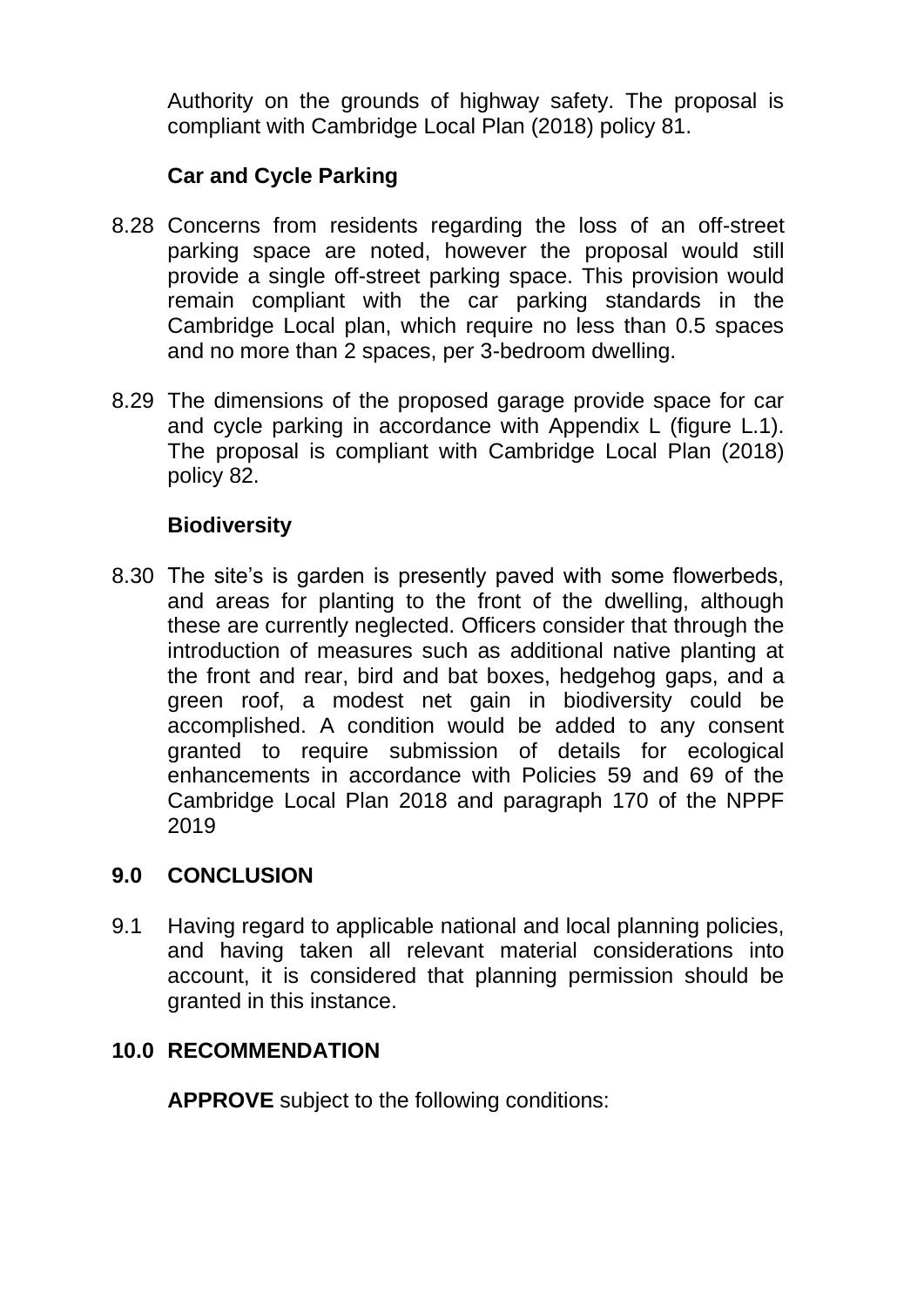1. The development hereby permitted shall be begun before the expiration of three years from the date of this permission.

Reason: In accordance with the requirements of Section 91 of the Town and Country Planning Act 1990 (as amended by Section 51 of the Planning and Compulsory Purchase Act 2004).

2. The development hereby permitted shall be carried out in accordance with the approved plans as listed on this decision notice.

Reason: In the interests of good planning, for the avoidance of doubt and to facilitate any future application to the Local Planning Authority under Section 73 of the Town and Country Planning Act 1990.

3. No development shall take place above ground level, other than demolition, until details including samples of the external materials to be used in the construction of the development have been submitted to and approved in writing by the Local Planning Authority. Development shall thereafter be carried out in accordance with the approved details.

Reason: To ensure that the external appearance of the development does not detract from the character and appearance of the area. (Cambridge Local Plan 2018 policies 55, 57 and 61)

4. No construction work or demolition work shall be carried out or plant operated other than between the following hours: 0800 hours and 1800 hours on Monday to Friday, 0800 hours and 1300 hours on Saturday and at no time on Sundays, Bank or Public Holidays.

Reason: To protect the amenity of the adjoining properties. (Cambridge Local Plan 2018 policy 35)

5. There shall be no collections from or deliveries to the site during the demolition and construction stages outside the hours of 0800 hours and 1800 hours on Monday to Friday, 0800 hours to 1300 hours on Saturday and at no time on Sundays, Bank or Public Holidays.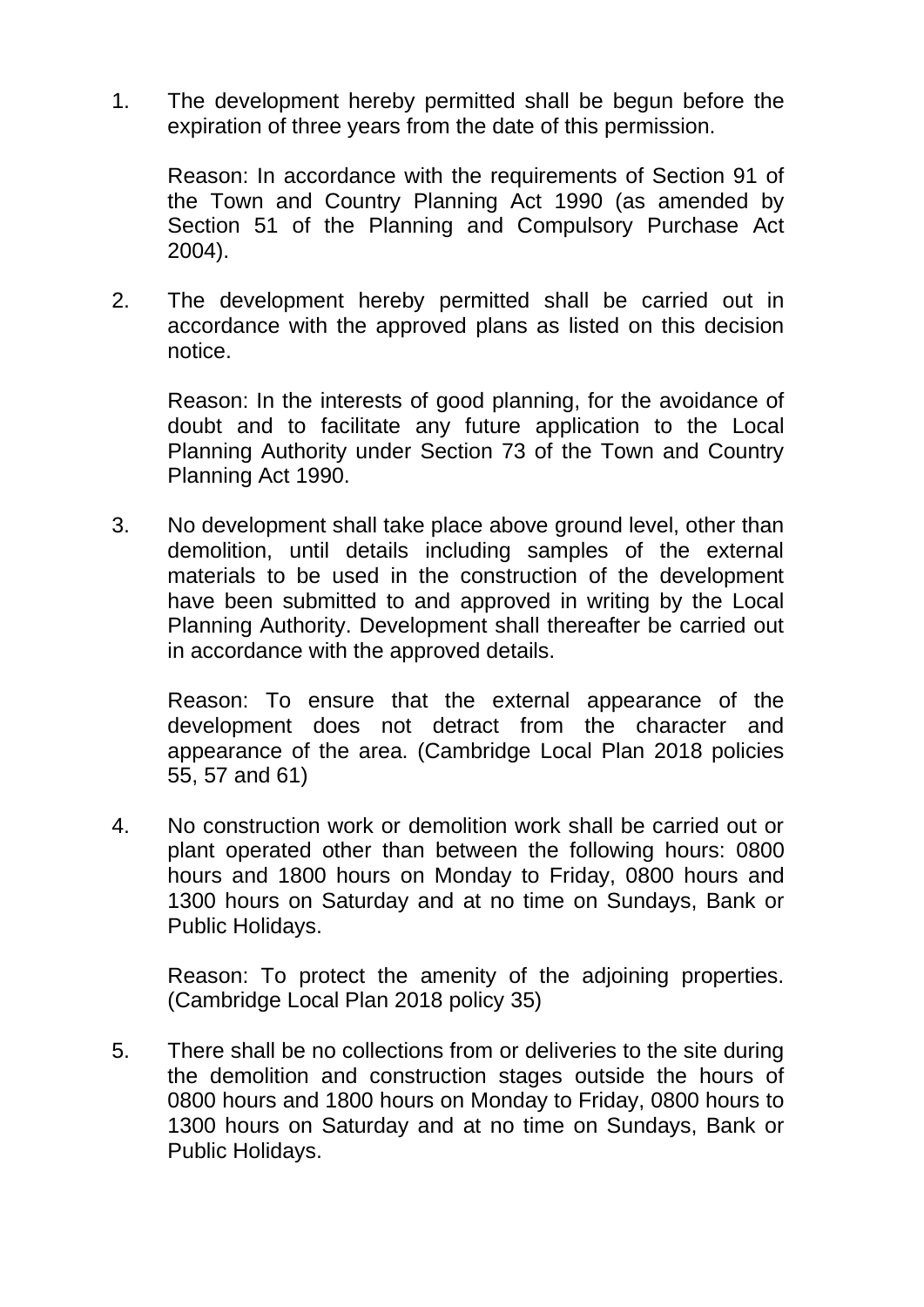Reason: To protect the amenity of the adjoining properties. (Cambridge Local Plan 2018 policy 35)

6. In the event of the foundations for the proposed development requiring piling, prior to the development taking place, other than demolition, the applicant shall provide the local authority with a report / method statement for approval detailing the type of piling and mitigation measures to be taken to protect local residents from noise and/or vibration. Potential noise and vibration levels at the nearest noise sensitive locations shall be predicted in accordance with the provisions of BS 5228- 1&2:2009 Code of Practice for noise and vibration control on construction and open sites. Development shall be carried out in accordance with the approved details. Due to the proximity of this site to existing residential premises and other noise sensitive premises, impact pile driving is not recommended.

Reason: To protect the amenity of the adjoining properties. (Cambridge Local Plan 2018 policy 35)

7. No demolition or construction works shall commence on site until a traffic management plan has been agreed in writing with the Planning Authority (using the guidance document below as a framework). The principle areas of concern that should be addressed are:

i. Movements and control of muck away lorries

ii. Contractor parking; provide details and quantum of the proposed car parking and methods of preventing on street car parking.

iii. Movements and control of all deliveries

iv. Control of dust, mud and debris, in relationship to the operation of the adopted public highway.

Reason: in the interests of highway safety

8. The drive way shall be constructed so that its falls and levels are such that no private water from the site drains across or onto the adopted public highway. Please note that the use of permeable paving does not give the Highway Authority sufficient comfort that in future years water will not drain onto or across the adopted public highway and physical measures to prevent the same must be provided.

Reason: for the safe and effective operation of the highway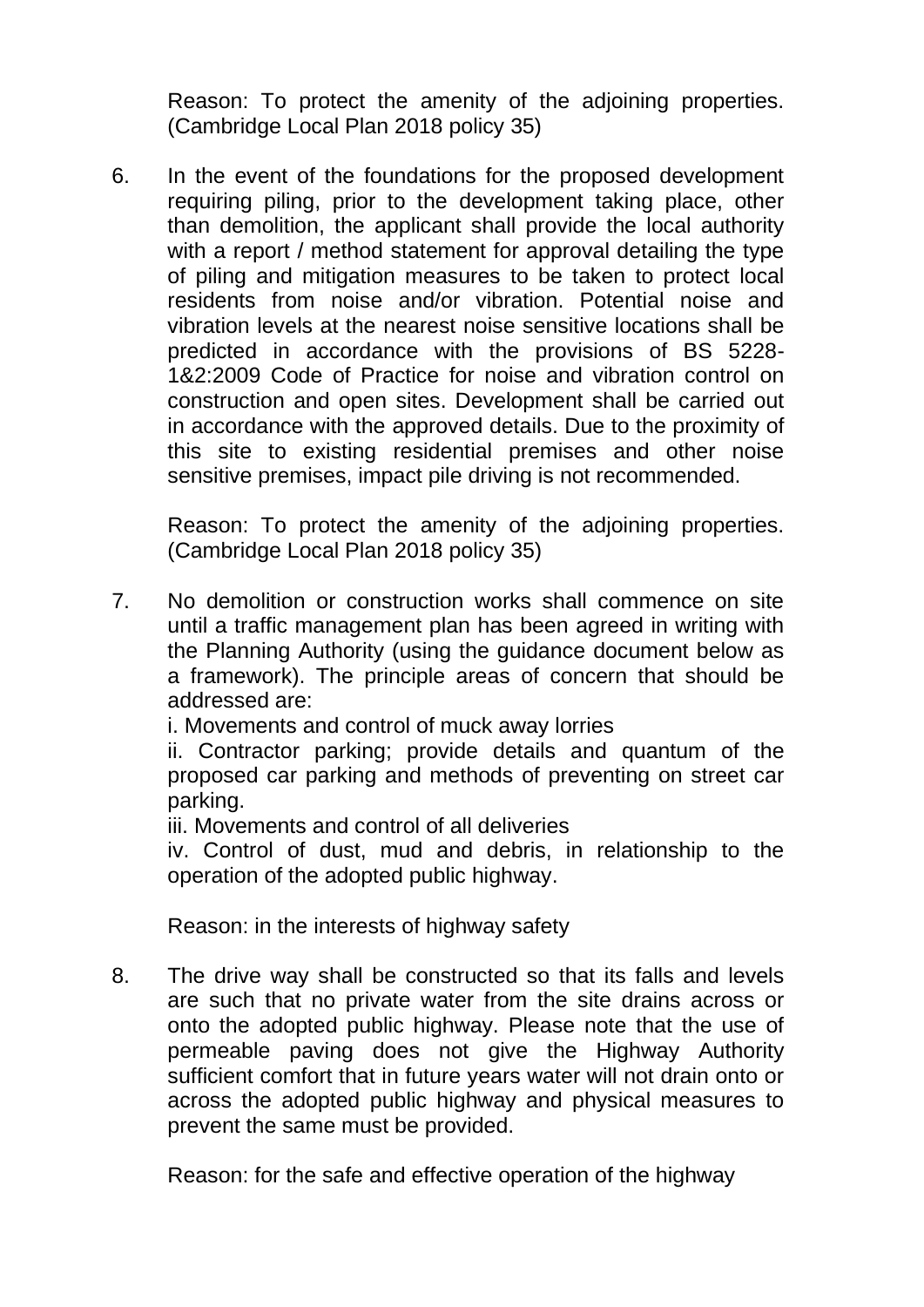9. No development hereby permitted shall be commenced until a surface water drainage scheme for the site, based on sustainable drainage principles and in accordance with Cambridge City Council local plan policies, has been submitted to and approved in writing by the local planning authority. The scheme shall subsequently be implemented in accordance with the approved details before the development is occupied. The scheme shall include:

a) Details of the existing surface water drainage arrangements including runoff rates for the QBAR, 3.3% Annual Exceedance Probability (AEP) (1 in 30) and 1% AEP (1 in 100) storm events; x Planning Consultation Response (Planning Applications) Rev A

b) Full results of the proposed drainage system modelling in the above-referenced storm events (as well as 1% AEP plus climate change) , inclusive of all collection, conveyance, storage, flow control and disposal elements and including an allowance for urban creep, together with a schematic of how the system has been represented within the hydraulic model;

c) Detailed drawings of the entire proposed surface water drainage system, including levels, gradients, dimensions and pipe reference numbers, details of all SuDS features;

d) A plan of the drained site area and which part of the proposed drainage system these will drain to;

e) Full details of the proposed attenuation and flow control measures;

f) Site Investigation and test results to confirm infiltration rates;

g) Full details of the maintenance/adoption of the surface water drainage system;

h) Measures taken to prevent pollution of the receiving groundwater and/or surface water

The drainage scheme must adhere to the hierarchy of drainage options as outlined in the NPPF PPG.

Reason: To ensure that the proposed development can be adequately drained and to ensure that there is no increased flood risk on or off site resulting from the proposed development in accordance with Cambridge Local Plan (2018) policies 31 and 32

10. Details for the long term maintenance arrangements for the surface water drainage system (including all SuDS features)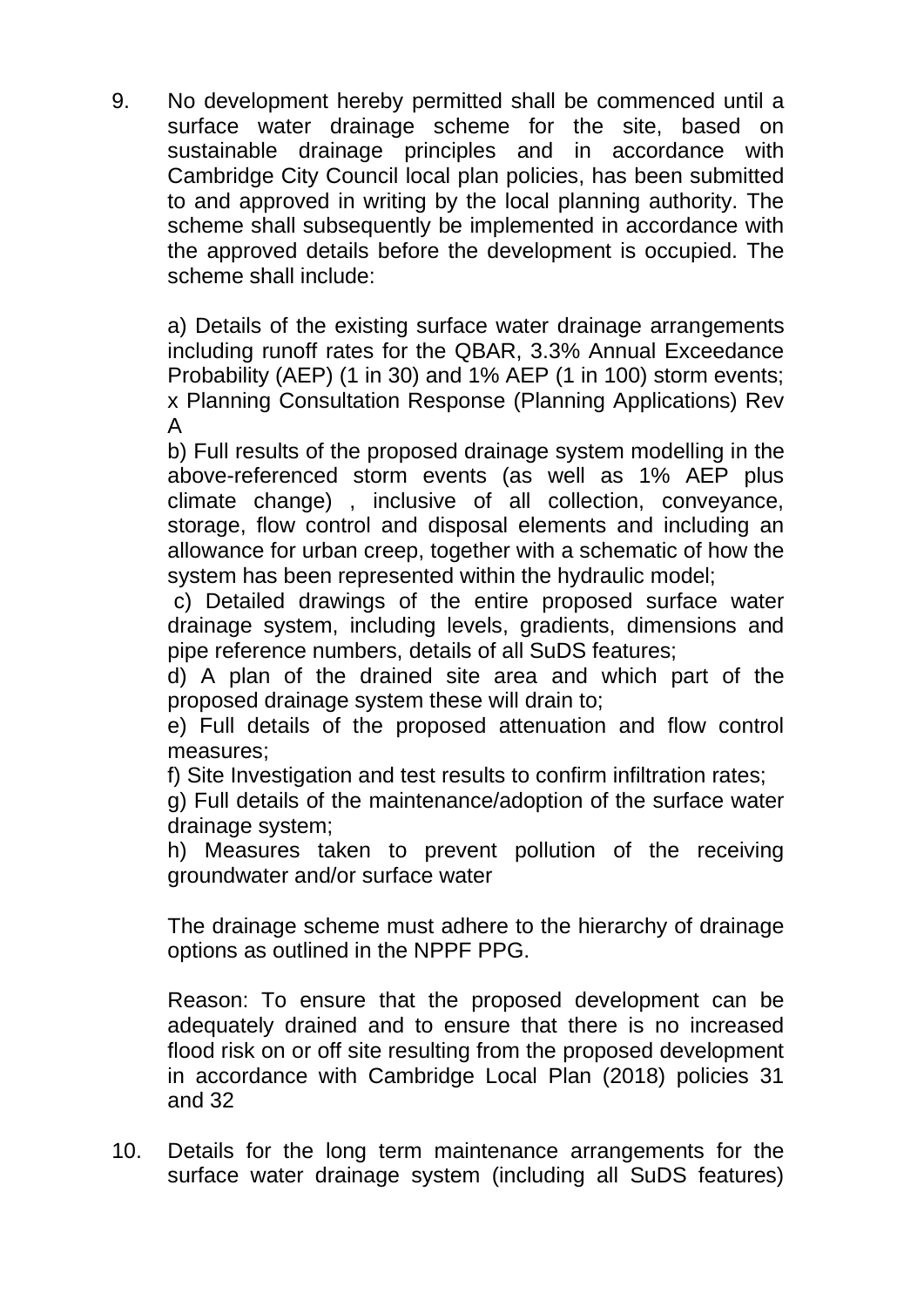shall be submitted to and approved in writing by the Local Planning Authority prior to the first occupation of any of the buildings hereby permitted. The submitted details should identify runoff sub-catchments, SuDS components, control structures, flow routes and outfalls. In addition, the plan must clarify the access that is required to each surface water management component for maintenance purposes. The maintenance plan shall be carried out in full thereafter.

Reason: To ensure the satisfactory maintenance of drainage systems that are not publicly adopted, in accordance with the requirements of paragraphs 163 and 165 of the National Planning Policy Framework and Cambridge Local Plan (2018) policies 31 and 32.

11. All flat roofed elements within the development shall be green or brown roofs. No development above ground level, other than demolition, shall commence until full details of these green or brown roofs have been submitted to and approved in writing by the local planning authority and these works shall be carried out as approved and the green or brown roof(s) maintained for the lifetime of the development in accordance with the approved details. The details shall include details of build-ups, make up of substrates, planting plans for biodiverse roofs, methodologies for translocation strategy and drainage details where applicable. The green roofs shall be installed in accordance with the approved details and shall be maintained thereafter for the lifetime of the development. The development shall be retained as such thereafter.

Reason: In the interests of responding suitably to climate change and water management (Cambridge Local Plan 2018; Policy 31)

12. No development above slab level shall commence until a Carbon Reduction Statement has been submitted to and approved in writing by the local planning authority. This shall demonstrate that all new residential units shall achieve reductions in CO2 emissions of 19% below the Target Emission Rate of the 2013 edition of Part L of the Building Regulations, and shall include the following details:

a. Levels of carbon reduction achieved at each stage of the energy hierarchy; and

b. A summary table showing the percentage improvement in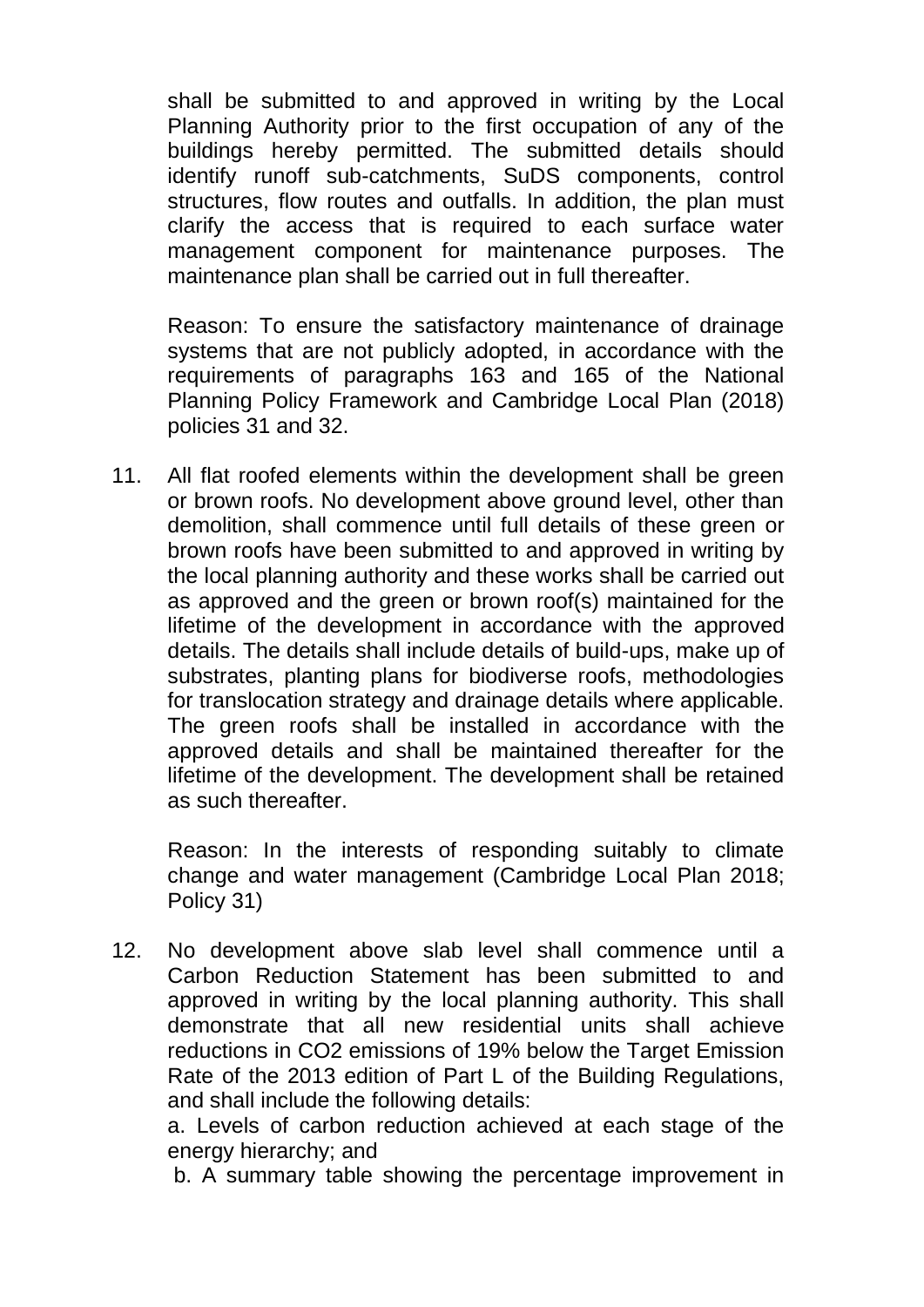Dwelling Emission Rate over the Target Emission Rate for each proposed unit. Where on-site renewable or low carbon technologies are proposed, the Statement shall also include:

c. A schedule of proposed on-site renewable energy technologies, their location, design and a maintenance schedule; and

d. Details of any mitigation measures required to maintain amenity and prevent nuisance There shall be no occupation of the development until the carbon reduction measures have been implemented in accordance with the approved details. Where grid capacity issues subsequently arise, written evidence from the District Network Operator confirming the detail of grid capacity and a revised Carbon Reduction Statement shall be submitted to and approved in writing by the local planning authority. The revised Carbon Reduction Statement shall be implemented and thereafter maintained in accordance with the approved details.

Reason: In the interests of reducing carbon dioxide emissions and to ensure that development does not give rise to unacceptable pollution (Cambridge Local Plan 2018 Policies 28, 35 and 36 and Greater Cambridge Sustainable Design and Construction SPD 2020).

13. No dwelling shall be occupied until a water efficiency specification for each dwelling type, based on the Water Efficiency Calculator Methodology or the Fitting Approach set out in Part G of the Building Regulations 2010 (2015 edition) has been submitted to and approved in writing by the local planning authority. This shall demonstrate that all dwellings are able to achieve a design standard of water use of no more than 110 litres/person/day and the development shall be carried out in accordance with the agreed details.

Reason: To ensure that the development makes efficient use of water and promotes the principles of sustainable construction (Cambridge Local Plan 2018 Policy 28 and the Greater Cambridge Sustainable Design and Construction SPD 2020).

14. No development above ground level, other than demolition, shall commence until full details of both hard and soft landscape works have been submitted to and approved in writing by the Local Planning Authority. The works shall be carried out as approved. These details shall include proposed finished levels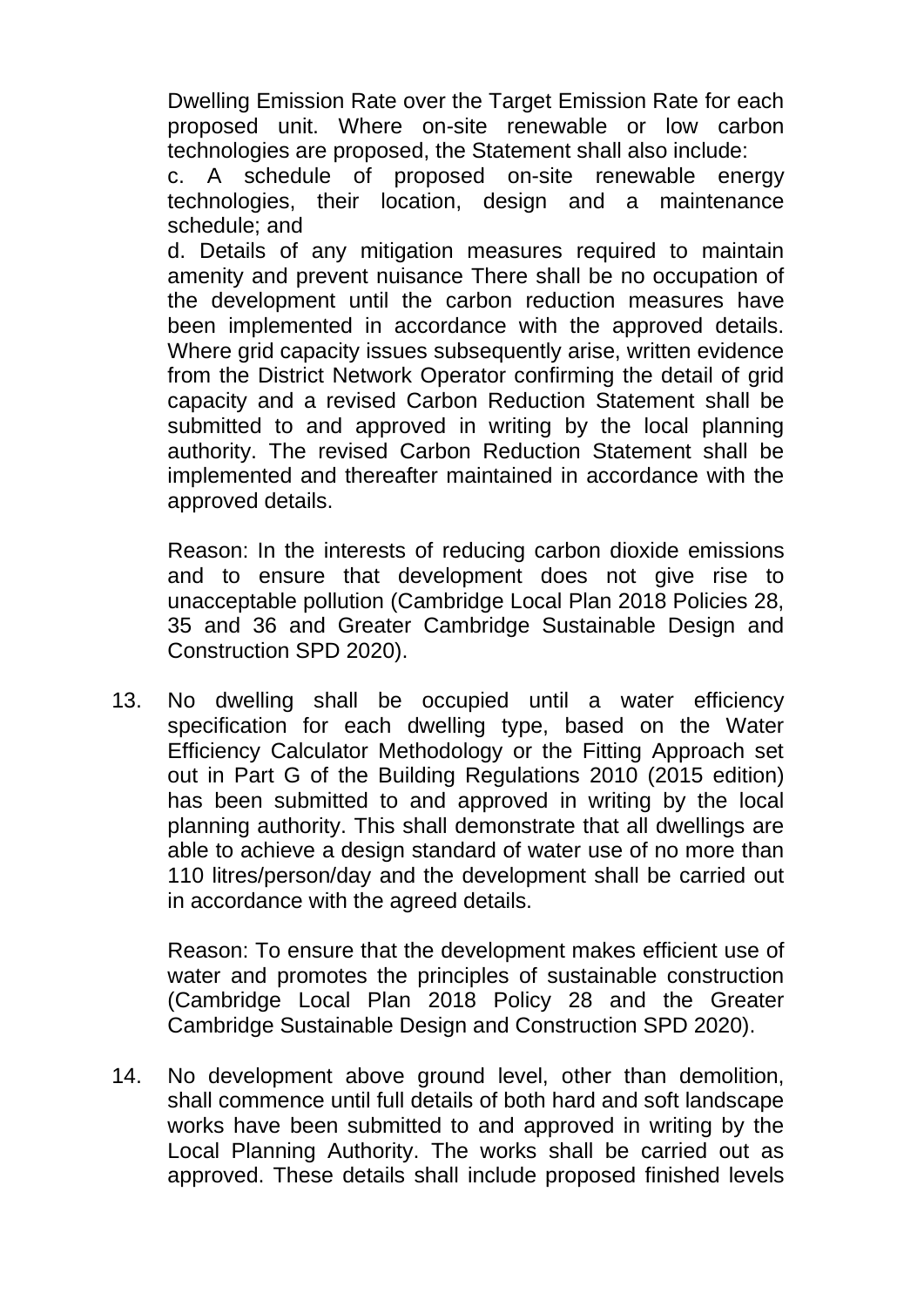or contours; means of enclosure including provision for gaps in fencing for hedgehogs; car parking layouts, other vehicle and pedestrian access and circulation areas; hard surfacing materials; minor artefacts and structures (e.g. furniture, play equipment, refuse or other storage units, signs, lighting); retained historic landscape features and proposals for restoration, where relevant. Soft Landscape works shall include planting plans; written specifications (including cultivation and other operations associated with plant and grass establishment); schedules of plants, noting species, plant sizes and proposed numbers/densities where appropriate and an implementation programme.

Reason: In the interests of visual amenity and to ensure that suitable hard and soft landscape is provided as part of the development. (Cambridge Local Plan 2018 policies 55, 57 and 59).

15. No development above ground level, other than demolition, shall commence until a biodiversity enhancement scheme has been submitted to and approved in writing by the Local Authority detailing the proposed specification, number and locations of internal and / or external bird and / or bat boxes on the new buildings and any other measures to demonstrate that there will be a net biodiversity gain on the site of at least 10%. The installation of the boxes and biodiversity enhancements as agreed shall be carried out prior to the occupation of the development and subsequently maintained in accordance with the approved scheme for the lifetime of the development.

Reason: To provide ecological enhancements for protected species on the site (Cambridge Local Plan 2018 policies 59 and 69, NPPF 2019 para.170). 26.

16. Notwithstanding the approved plans, the dwellings hereby permitted shall be constructed to meet the requirements of Part M4(2) 'accessible and adaptable dwellings' of the Building Regulations 2010 (as amended 2016).

Reason: To secure the provision of accessible housing (Cambridge Local Plan 2018 policy 51).

17. Prior to the occupation of the development, hereby permitted, the windows and doors annotated as 'Part obscured' on drawing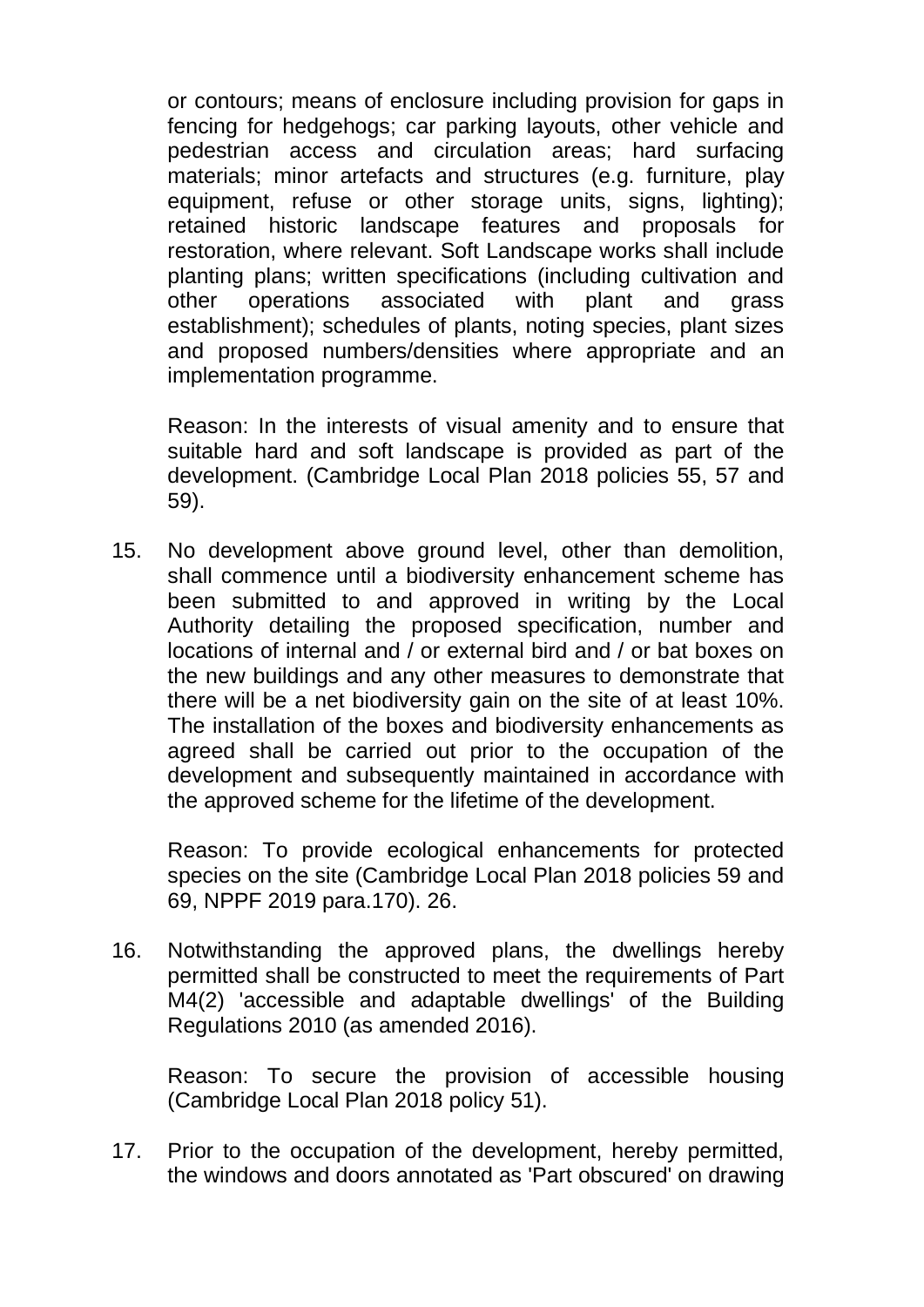numbers PL(21)02 Rev P1 and PL(21)01 Rev P1 shall be obscure glazed up to a minimum height of 1.7 metres above internal finished floor level, to a minimum level of obscurity to conform to Pilkington Glass level 3 or equivalent and shall be non-openable below 1.7m from internal finished floor level. The windows annotated as 'Obscured' on drawing number PL(21)01 Rev P1 shall be obscure glazed to a minimum level of obscurity to conform to Pilkington Glass level 3 or equivalent and shall be obscure glazed up to a minimum height of 1.7 metres above internal finished floor level and shall be non-openable below 1.7m from internal finished floor level. The glazing shall thereafter be retained in accordance with the approved details.

Reason: In the interests of residential amenity (Cambridge Local Plan 2018 policies 55, 57 and 58).

18. Notwithstanding Schedule 2, Part 1, Classes A, B and C of the General Permitted Development Order 2015, no new windows at first floor or above on the west or south west elevations shall be inserted without express planning permission having first being obtained from the LPA.

Reason: In the interests of residential amenity (Cambridge Local Plan 2018 policies 55, 57 and 58).

## **INFORMATIVES**

1. Traffic Management Plan: notes for guidance

When writing a Traffic Management Plan (TMP) the applicant should consider the following elements and provide the information as requested. This will make discharging the condition much simpler, faster and more efficient. As will be seen from the details below a TMP need not be a lengthy document however, clarity is key.

1. Site Plan

i. The applicant should provide a site plan at a true scale of 1:200 for smaller sites and 1:500 for larger sites showing the following areas with written dimensions:

- a. Proposed material storage area
- b. Proposed site offices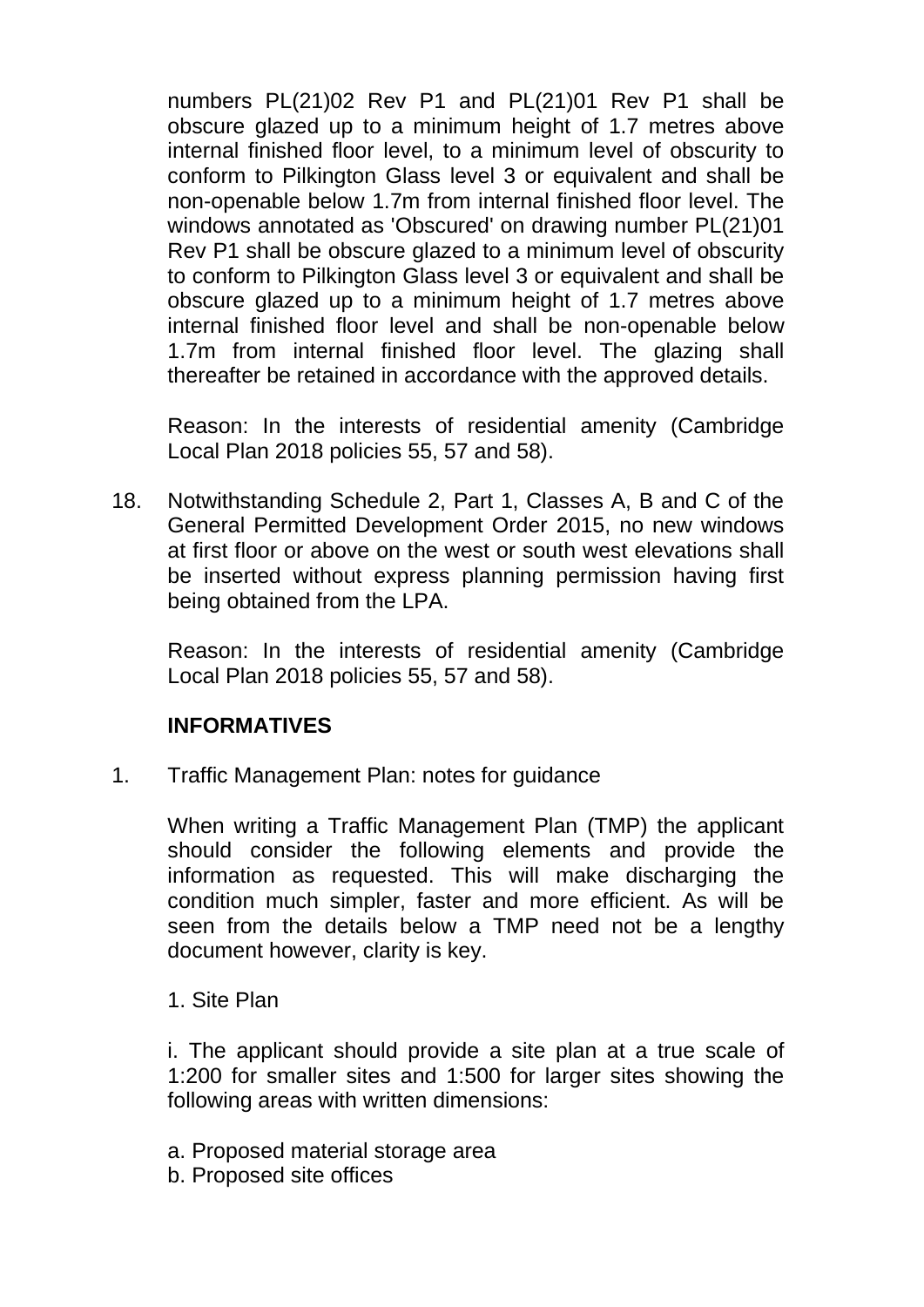c. Proposed car parking area

d. Proposed manoeuvring space

e. Proposed access location

f. Proposed location of any gates

g. Proposed location of any wheel washing facility or similar.

h. If the site is to be multi-phased then a plan for each phase should be provided.

2. Movement and control of muck away and delivery vehicles

i. The proposed manoeuvring area for delivery/muck away vehicles, this should include a swept path analysis for the largest vehicle to deliver to the site to demonstrate that this can enter and leave in a forward gear.

ii. If it is not possible to deliver on site or turn within the same, then details of how such deliveries will be controlled will need to be included, for example if delivering to the site while parked on the adopted public highway how will pedestrian, cycle and motor vehicle traffic be controlled?

iii. Delivery times. If the site is served off a main route though the county (and this does not necessarily need to be a A or B class road), or other areas of particular traffic sensitivity (a list of traffic sensitive streets can be requested from the Street Works Team at Streetworks@Cambridgeshire.gov.uk ) then delivery and muck away times will need to be restricted to 09.30- 16.00hrs Monday to Friday.

iv. If the site is in the vicinity of a school then the applicant should ascertain from the school when their opening/closing times are and tailor the delivery/muck away movements to avoid these. The Highway Authority would suggest that allowing at least 30 minutes either side of the open/closing times will generally ensure that the conflicts between school traffic and site traffic are kept to the minimum.

v. The Highway Authority would seek that any access used by vehicles associated with the site be paved with a bound material (for at least 15m for larger sits) into the site from the boundary of the adopted public highway (please note this is not generally the edge of carriageway), to reduce the likelihood of debris entering the public highway.

vi. Any temporary gates used for site security must be set back at least 15m from the boundary of the adopted public highway to enable a delivery/muck away vehicle to wait wholly off the adopted public highway while the gates are opened and closed, or they must remain open throughout the entire working day.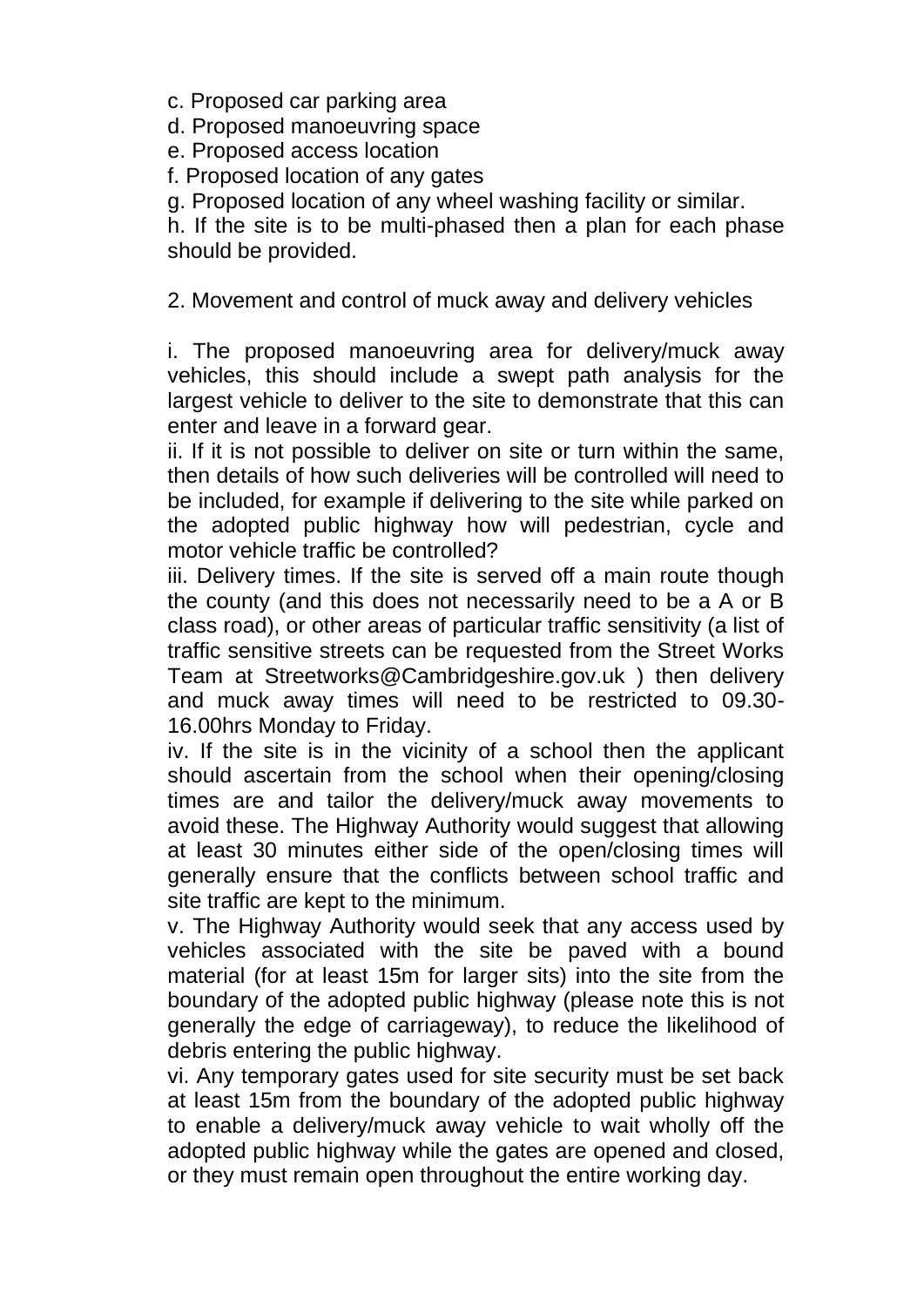vii. Normally access to the site should be 5m in width for smaller sites and 6.5m for larger sites, though it is recognised that this may not be practical for small scale developments of one or two units.

## 3. Contractor parking:

i. If possible all parking associated with the proposed development should be off the adopted public highway.

ii. Within the area designated for contractor/staff parking each individual bay must be at least 2.5m x 5m, with a 6m reversing space. However, given the nature of the construction industry i.e. that staff tend to arrive and leave site at approximately the same time spaces may be doubled up, i.e. 10m in length, 2.5 wide with a reversing space. A list of number of operatives, staff and trades that will be on site at any one time should be provided to ascertain if the number of spaces being proposed will be acceptable.

iii. If the site has no potential to provided off street car parking and or only limited numbers the applicant must provide details of how on street parking will be controlled.

iv. If contractor parking is to be on street the applicant must maintain a daily register of contractor (and sub-contractor vehicles) that are parked on street, so if any such vehicle does create a problem, it can quickly be removed by the owner/controller. At a minimum the register should contain the following:

- a. The name of the driver
- b. The registration number of the vehicle
- c. Make of vehicle
- d. Arrival time
- e. Departure time

4. Control of dust, mud and debris, in relationship to the operation of the adopted public highway

i. If it likely that debris may be dragged on to the adopted public highway the applicant should provide details of how this will be prevented. If a wheel wash or similar is proposed, the details of how the slurry generated by this will be dealt with must be provided, please note it will not be acceptable to drain such slurry onto to over the adopted public highway.

ii. The Highway Authority would seek that the developer include the following words in any submitted document: The adopted